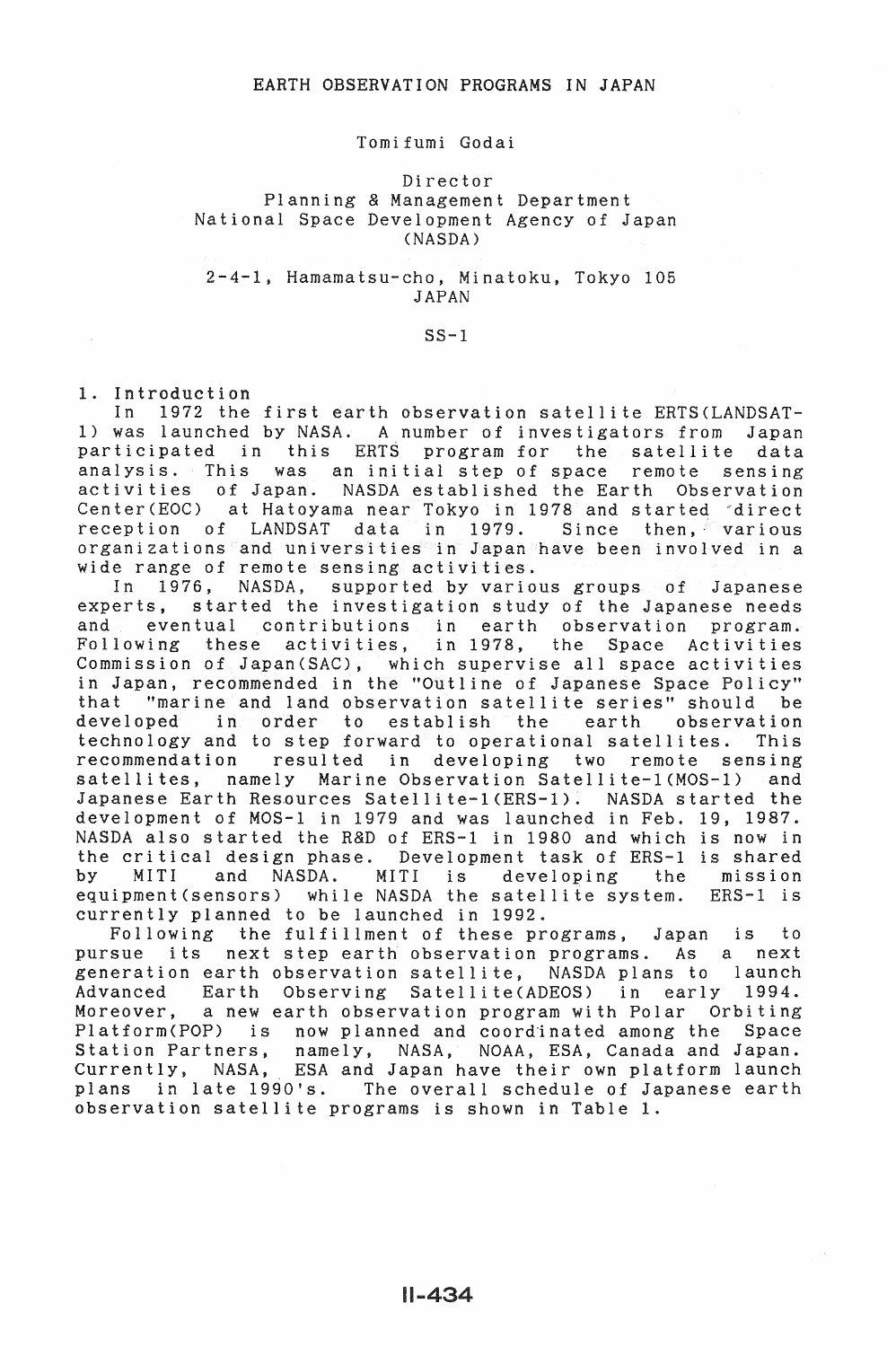# 2 MOS-1 Program

The Marine Observation Satellite-1(MOS-l), the Japanese first experimental earth observation satellite, was launched on Feb. 19, 1987 successfully by NASDA. The aims of MOS-1 is to establish the basic technology for earth observation system, to carry out practical observation of the earth(primary the ocean) using on-board sensors and to verify the performance of the sensors.

## (1) Satellite System and Mission Instrument

The profile and description of MOS-1 are shown in Fig.1 and<br>Table 2. MOS-1 has three sensors and a Data Collection System Table 2. MOS-1 has three sensors and a Data Collection System<br>Transponder(DCST). These sensors are the Multispectral These sensors are the Electronic Self Scanning Radiometer(MESSR), the Visible Thermal<br>Infrared Radiometer(VTIR), and the Micro-wave Scanning Radiometer(VTIR), and the Micro-wave Scanning Radiometer(MSR). The characteristics of the sensors are shown on Table 3.

### (2) MOS-1 Operation

After the launch of MOS-1 on Feb. 19, 1987, with spacecraft check out for three months, images data from the three sensors were flawlessly acquired. NASDA is now performing six month experimental operation to check the compatibility between spacecraft and ground station for data reception and processing. After this test operation, MOS-1 shifts to routine operation status.

The ground support system for MOS-1 is shown in Fig.2. Earth Observation Center(EOC) is the main ground station responsible for mission management, scheduling, data acquisition and processing. In Addition to EOC, MOS-1 data are also planned to be received at nine other receiving stations in the world. The world coverage of MOS-1 is shown in Fig.3.

#### (3) MOS-1 Verification Program(MVP)

MOS-1 Satellite Program includes the MOS-1 Verification Program (MVP) in which the system parameters of mission<br>instrument, function and characteristics of sensors and instrument, function and characteristics of sensors and satellite systems, and its data usefulness will be evaluated. In order to obtain fruitful result, NASDA publicly announced the opportunity to participate in the MVP. In response to this announcement, NASDA received a total of 114 proposals from 11 countries. After evaluation 93 proposals were selected. NASDA countries. After evaluation 93 proposals were selected. is now conducting the MVP by using MOS-1 data, airborne data, and ground/sea truth data in collaboration with the proposal selected organizations.

## (4) MOS-1 Data Distribution

All the MOS-1 data acquired and archived by any ground station will be made available on public and non-discriminatory basis. In Aug. 10, 1987, NASDA started to distribute MOS-1 data through Remote Sensing Technology Center of Japan(RESTEC). The concept of MOS-1 data distribution flow is shown in Fig.4.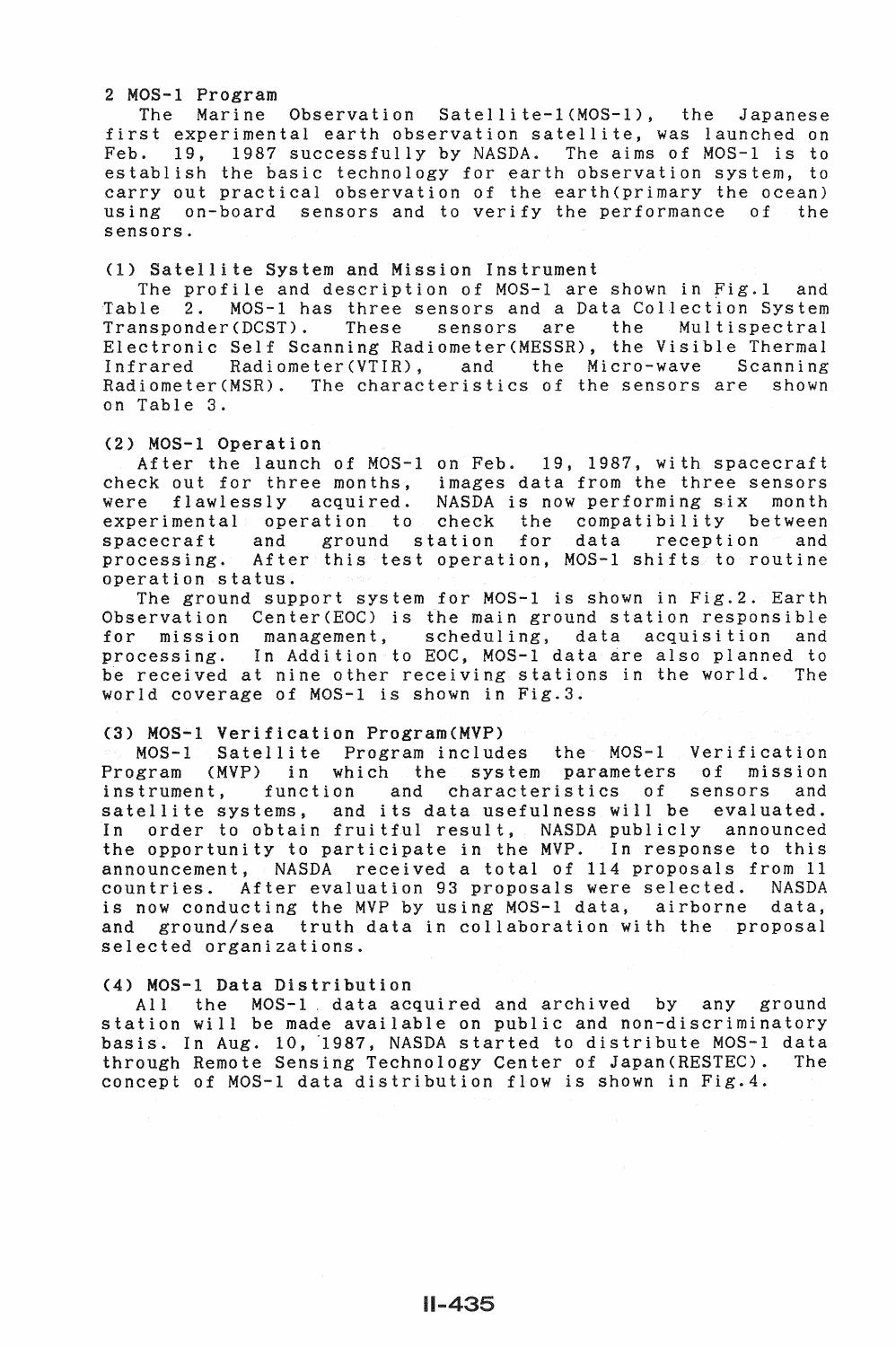## 3. ERS-1 Program

Japanese Earth Resources Satellite-1(ERS-1), with its launching scheduled in early 1992, is under development as a joint program of Ministry of International Trade and joint program of Ministry of International Trade and<br>Industry(MITI) and NASDA. The main objectives of the ERS-1 are establish the technology of the active microwave sensor,<br>ly the Synthetic Aperture Radar(SAR), and the high namely the Synthetic Aperture Radar(SAR), and the resolution Optical Sensor(OPS), and to examine the terrestrial resources and environment, primarily focusing on the geological and topographical survey.

The profile and description of  $ERS-1$  is shown in Fig. 5 and Table 4.  $ERS-1$  is planned to carry two sensors which are the Table 4. ERS-1 is planned to carry two sensors which are the<br>SAR and OPS. The characteristics of these sensors are shown in The characteristics of these sensors are shown in Table 5. Their primary design was completed in 1987. The critical design has been started.

# 4. ADEOS Program

Following the fulfillment of MOS-1 and ERS-1 programs, NASDA to launch Advanced Earth Observing Satellite(ADEOS) in early 1994 as a next generation earth observation satellite. The main objectives of ADEOS are as follows.

(1) The development of advanced earth observation sensors.

(2) The development of the modular satellite that is the prototype of the future platform.

- (3) The experiments on earth observation data relay using data relay satellites to form a global observation network.
- (4) The contribution to domestic and international cooperation<br>by installing sensors developed by domestic and/or foreign installing sensors developed by domestic and/or foreign organizations.

The profile and description of ADEOS are shown in Fig. 6 and Table 6. ADEOS will carry two core sensors which are Ocean Color and Temperature Scanner(OCTS) and Advanced Visible and<br>Near Infrared Radiometer (AVNIR). In addition to the core Infrared Radiometer (AVNIR). In addition sensors, NASDA issued an Announcement of Opportunity(AO) to install the AO sensors as mentioned above. The characteristics of these sensors are shown in Table 7.

### 5. Polar Orbiting Platform Program

Earth observation program by means of Polar Orbiting Platform (hereinafter referred to as POP Program) is being established among NASA, ESA, STA/NASDA and Canada who are the partners of the Space Station Program. The main objectives of<br>POP Program are to guarantee the continuity of operational Program are to guarantee the continuity of operational meteorological observation which is currently operated by NOAA satellite and to make effective observation of the area of earth science. According to the current schedule, NASA plans to launch one platform in 1995 and ESA plans to launch one in 1997. Japan also have a plan to launch its own platform in late 1990's. The countries who participate in POP Program within the frame work of the Space Station Program will provide on-board sensor instruments. In Japan, NASDA's AMSRCAdvanced Micro-wave Scanning Radiometer) and MITI's ITIRCintermediate Thermal Infrared Radiometer) are planed to be provided to NASA POP as Core sensors. The characteristics of AMSR and ITIR are shown in Table 8.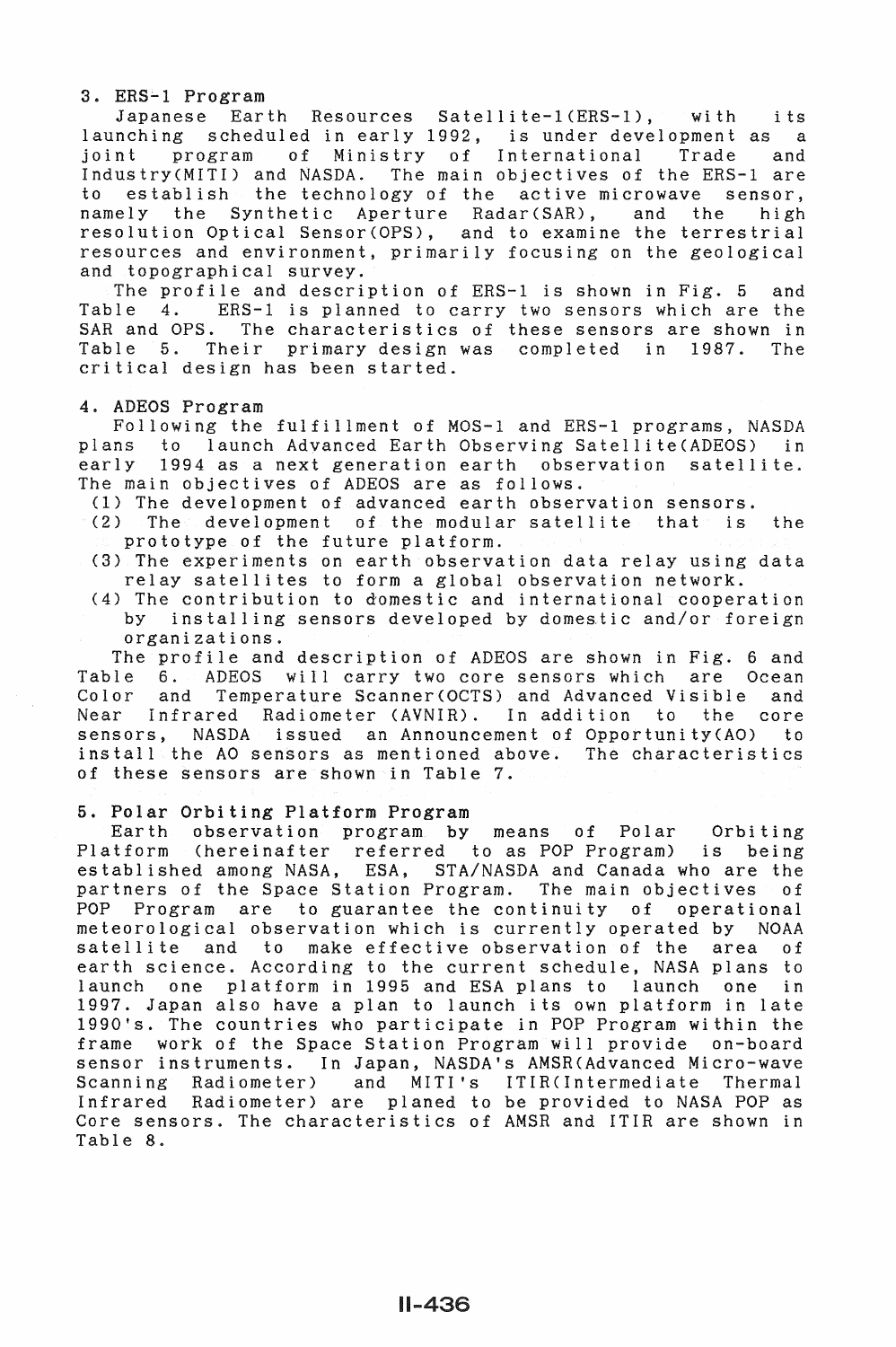To make this POP program more effective and fruitful, announcement of opportunity (AO) for the participation in this program was issued from NASA, ESA and STA respectively to the organizations and/or individual researchers concerned.

| Calendar Year                      | 1987           | 1988                                                                                  | 1989                                                                                                                                                                                                                                                                                                                                                                                                                                                                          | 1990           | 1991     | 1992 | 1993                                                                                           | 1994                                                                                                                  | 1995                 | 1996                | 1997                | 1998                 | 1999                                    | $2000 -$ |
|------------------------------------|----------------|---------------------------------------------------------------------------------------|-------------------------------------------------------------------------------------------------------------------------------------------------------------------------------------------------------------------------------------------------------------------------------------------------------------------------------------------------------------------------------------------------------------------------------------------------------------------------------|----------------|----------|------|------------------------------------------------------------------------------------------------|-----------------------------------------------------------------------------------------------------------------------|----------------------|---------------------|---------------------|----------------------|-----------------------------------------|----------|
| Satellite Launch<br>Schedule       | $MOS-1$        |                                                                                       |                                                                                                                                                                                                                                                                                                                                                                                                                                                                               | lΔ<br>$MOS-1b$ | $JERS-1$ | lΔ   |                                                                                                | ıΔ<br>ADEOS                                                                                                           | Δ<br>NPOP-1          |                     | ΔΔ<br>EPOP-NPOP-2   | Δ<br><b>JPOP</b>     |                                         |          |
| Satellite<br>Allocation<br>Concept | $\sim 10^{-1}$ | Japanese<br>Sensors<br>Japanese<br>Expendablo<br>Satellite Bus<br>Δ<br>Δ<br>Plan<br>Δ | $\label{eq:2.1} \frac{1}{2} \left( \frac{1}{2} \left( \frac{1}{2} \left( \frac{1}{2} \left( \frac{1}{2} \right) \right) \right) \right)^{2} \left( \frac{1}{2} \left( \frac{1}{2} \left( \frac{1}{2} \right) \right) \right)^{2} \left( \frac{1}{2} \left( \frac{1}{2} \right) \right)^{2} \left( \frac{1}{2} \left( \frac{1}{2} \right) \right)^{2} \left( \frac{1}{2} \left( \frac{1}{2} \right) \right)^{2} \left( \frac{1}{2} \left( \frac{1}{2}$<br>Phase C/D<br>Phase B |                |          |      | Japanese<br>Sensors<br>$\mathcal{L} = \{L_1, L_2, \ldots, L_n\}$ , $\mathcal{L} = \mathcal{L}$ | Non <sup>2</sup><br>Japanese<br>Sensors<br>Japanese<br>Expendable<br>Satellite Bus<br>Japanese<br>Sensors<br>Platform | Non-<br>Non-Japanese | Japanese<br>Sensors | Japanese<br>Sensors | Japanese<br>Platform | Non <sup>2</sup><br>Japanese<br>Sensors |          |

Table 1 Schedule of Japanese Earth Observation Satellite Programs



Fig. 1 Profile of MOS-1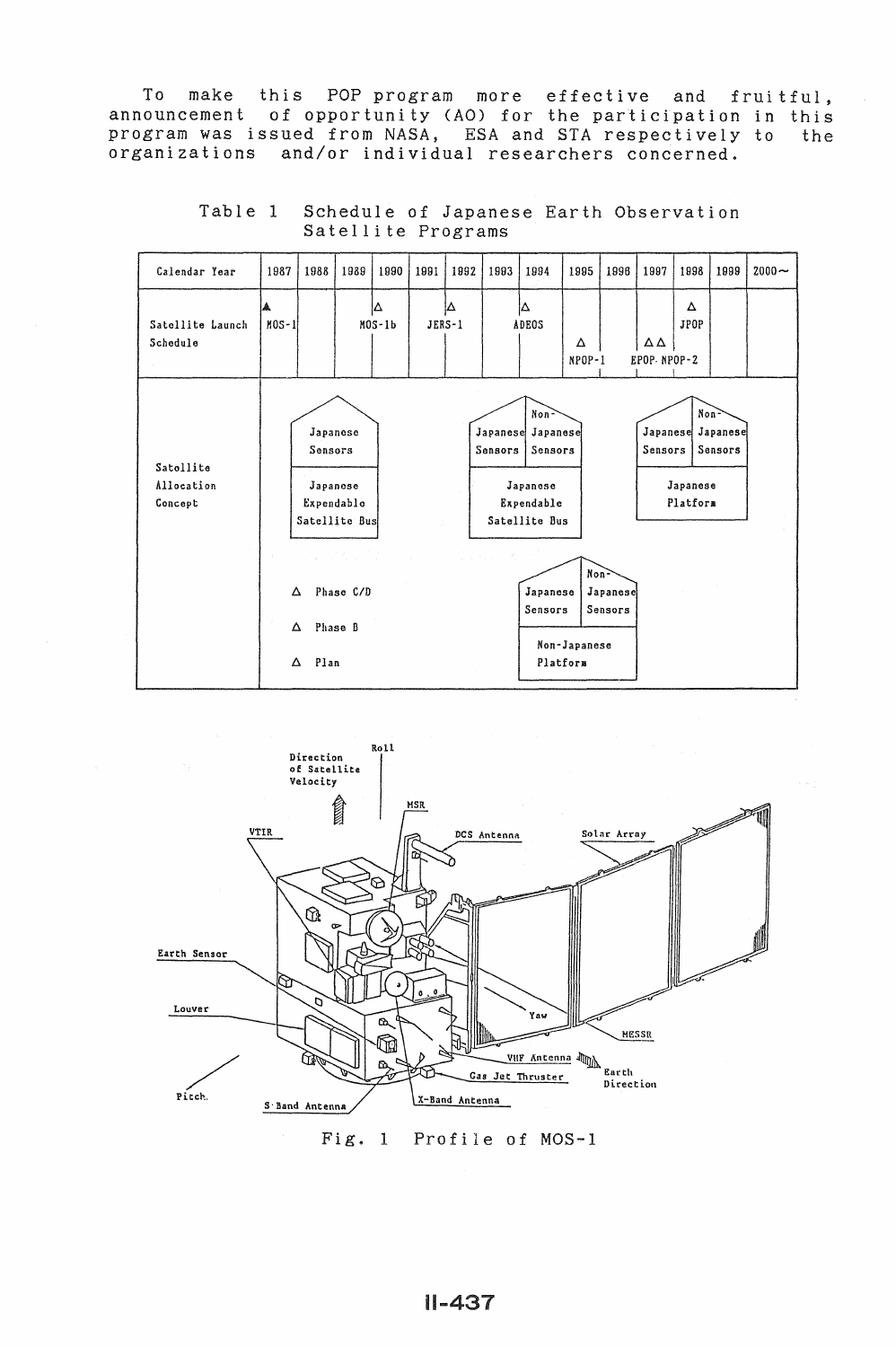| Table 2 Description of MOS-1 |
|------------------------------|
|------------------------------|

| Item           | Parameter                                                                                             |  |  |  |  |
|----------------|-------------------------------------------------------------------------------------------------------|--|--|--|--|
| $0$ rbit       | Near-Polar (909km)<br>Sun-Synchronous<br>(Local Mean Time 10:05AM)<br>17 days Coverage Cycle Duration |  |  |  |  |
| Weight         | 740kg                                                                                                 |  |  |  |  |
| Power          | Solar Arrey 640 (BOL)                                                                                 |  |  |  |  |
| Stabilization  | 3-Axis, Earth-Pointing                                                                                |  |  |  |  |
| Launch Vehicle | N-II from TNSC                                                                                        |  |  |  |  |
| Design Life    | 2 Years                                                                                               |  |  |  |  |
| Instruments    | MESSR (Multispectral Electronic Self<br>Scanning Radiometer)                                          |  |  |  |  |
|                | VTIR (Visible and Thermal Infrared<br>Radiometer)                                                     |  |  |  |  |
|                | MSR (Microwave Scanning Radiometer)                                                                   |  |  |  |  |
|                | DCS (Data Collection System)                                                                          |  |  |  |  |
| Launch date    | Feb. 19, 1987                                                                                         |  |  |  |  |
| Status         | Flight segment PM Completed<br>FM Completed<br>and in flight                                          |  |  |  |  |

# Table 3 Characteristics of MOS-1 Sensors

| Sensor<br>MESSR<br>Item               |                                                                 |                           | VTIR Communication                            | <b>MSR</b> |      |
|---------------------------------------|-----------------------------------------------------------------|---------------------------|-----------------------------------------------|------------|------|
| Wavelength $(\mu n)$                  | $0.51 - 0.59$<br>$0.61 - 0.69$<br>$0.72 - 0.80$<br>$0.80 - 1.1$ | $0.5 - 0.7$               | $8.0 - 7.0$<br>$10.5 - 11.5$<br>$11.5 - 12.5$ |            |      |
| Frequency (GHz)                       |                                                                 |                           |                                               | 23.8       | 31.4 |
| Geometric Resolution<br>(IPOV in km)) | 0.05                                                            | 0.9                       | 2.7                                           | 32         | 23   |
| Radiometric Resolution                | (39dB)                                                          | $55dB -$<br>$(Alb.=80\%)$ | 0.5K                                          | 1 K        | 1K   |
| Swath width (km)                      | 100 (one optical<br>element) x 2                                |                           | 1500                                          |            | 320  |
| Scanning Method                       | mechanical<br>electric<br>mechanical                            |                           |                                               |            |      |
| Romarks                               | * Signal to noise ratio excluding quantization noise.           |                           |                                               |            |      |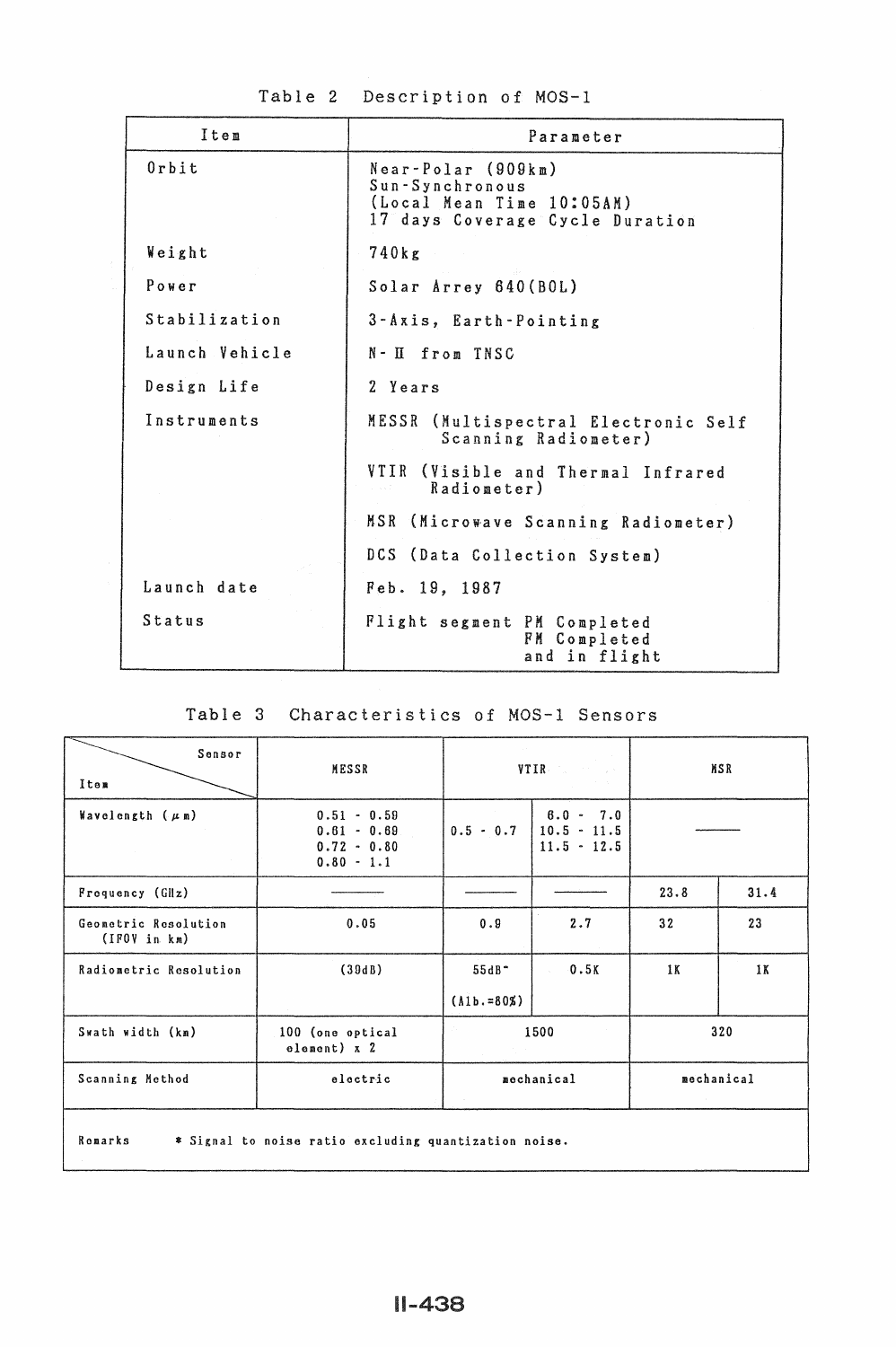

Fig. 5 MOS-1 data distribution flow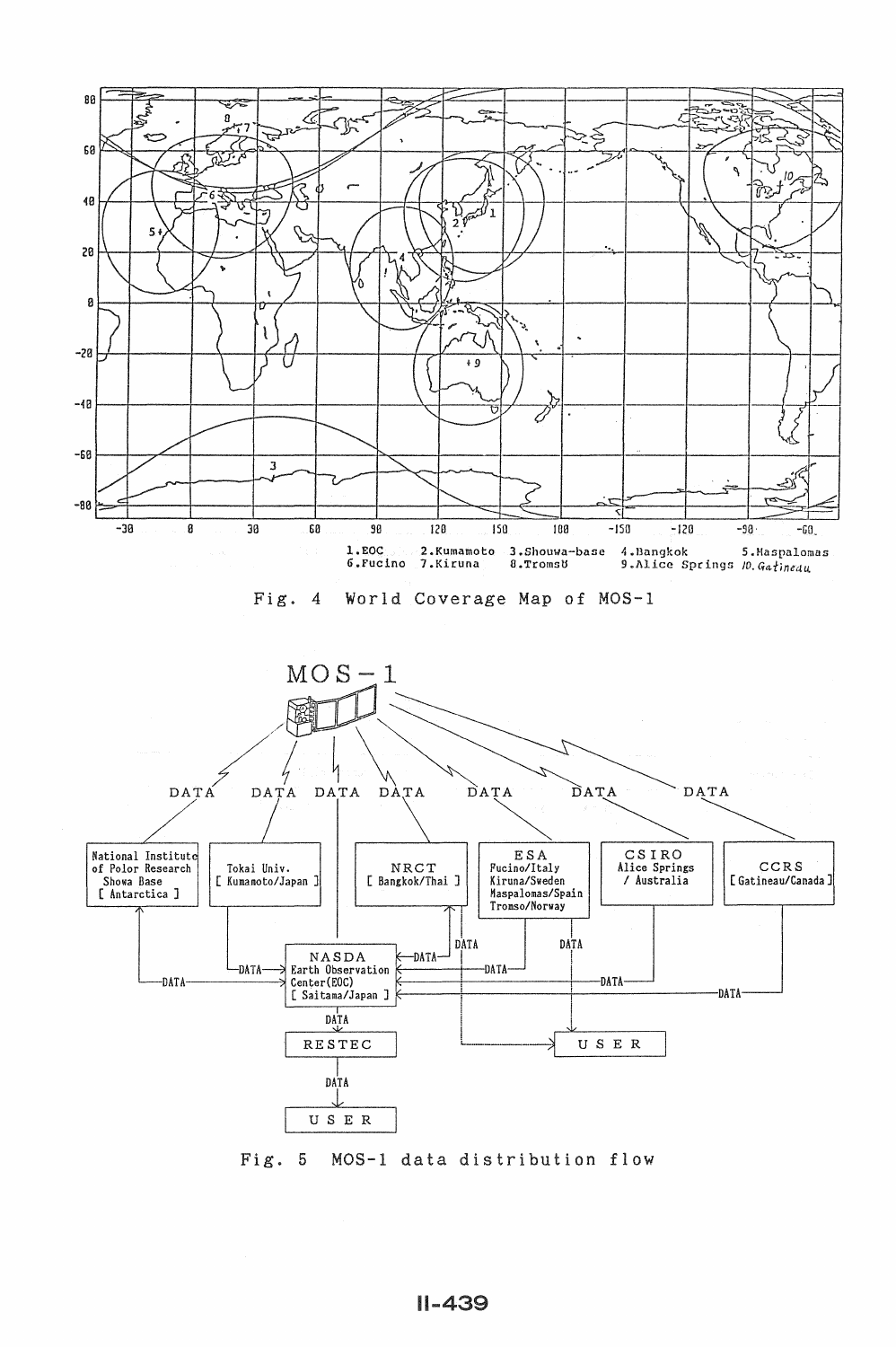

Table 4 Description of ERS-1

| ltem                    | Parameter               |
|-------------------------|-------------------------|
| $0$ rbit                | Sun-synchronous         |
| Altitude                | Approx. 568 km          |
| Inclination             | Approx. 97.7°           |
| Recurrent period        | 44days (Westward)       |
| Local mean time         | $10:00 - 11:00AN$       |
| (descending)            |                         |
| Number of orbit per day | Approx. 15              |
| Weight                  | $A$ pprox. $1400$ $k$ g |
| Launch Vehicle          | H-I Rocket              |
| Design Life             | 2 Years                 |
| Launch Schedule         | Early 1992              |
|                         |                         |

Fig. 6 Profile of ERS-1

|                                                                                    | Table 5      |                                                   | Specification of ERS-1 Sensors                                  |                                                              |                                                                           |
|------------------------------------------------------------------------------------|--------------|---------------------------------------------------|-----------------------------------------------------------------|--------------------------------------------------------------|---------------------------------------------------------------------------|
| Sensor<br>Item                                                                     | SAR          |                                                   |                                                                 | OPS                                                          |                                                                           |
| <b>County</b>                                                                      | 20000        | Band                                              | Center Wavelength                                               | Band width                                                   | Note                                                                      |
| Wavelength $(\mu n)$                                                               | $L - b$ and  | 1<br>$\overline{2}$<br>3<br>4<br>5<br>6<br>7<br>8 | 0.56<br>0.66<br>0.81<br>0.81<br>1.655<br>2.065<br>2.19<br>2.335 | 0.08<br>0.06<br>0.10<br>0.10<br>0.11<br>0.11<br>0.12<br>0.13 | Band4 is for off nadia<br>viewing.<br>Band3 and 4 makes a<br>stereo-pair. |
| Polarization                                                                       | $H-H$        |                                                   |                                                                 |                                                              |                                                                           |
| Band number                                                                        | $\mathbf{1}$ |                                                   |                                                                 | 8 (approximately)                                            |                                                                           |
| Spatial resolution<br>18 (approximately)<br>(meter, squares)<br>$(3 \text{ look})$ |              | $18 \times 24$ (approximately)                    |                                                                 |                                                              |                                                                           |
| Off Nadia Angle<br>35<br>(degrees)                                                 |              | 15. 33 (Band4 only)                               |                                                                 |                                                              |                                                                           |
| Swath Width (Km)<br>75 (approximately)                                             |              | 75<br>(approximately)                             |                                                                 |                                                              |                                                                           |
| Stereoscopic Imaging<br>Capability                                                 |              |                                                   | Yes                                                             |                                                              |                                                                           |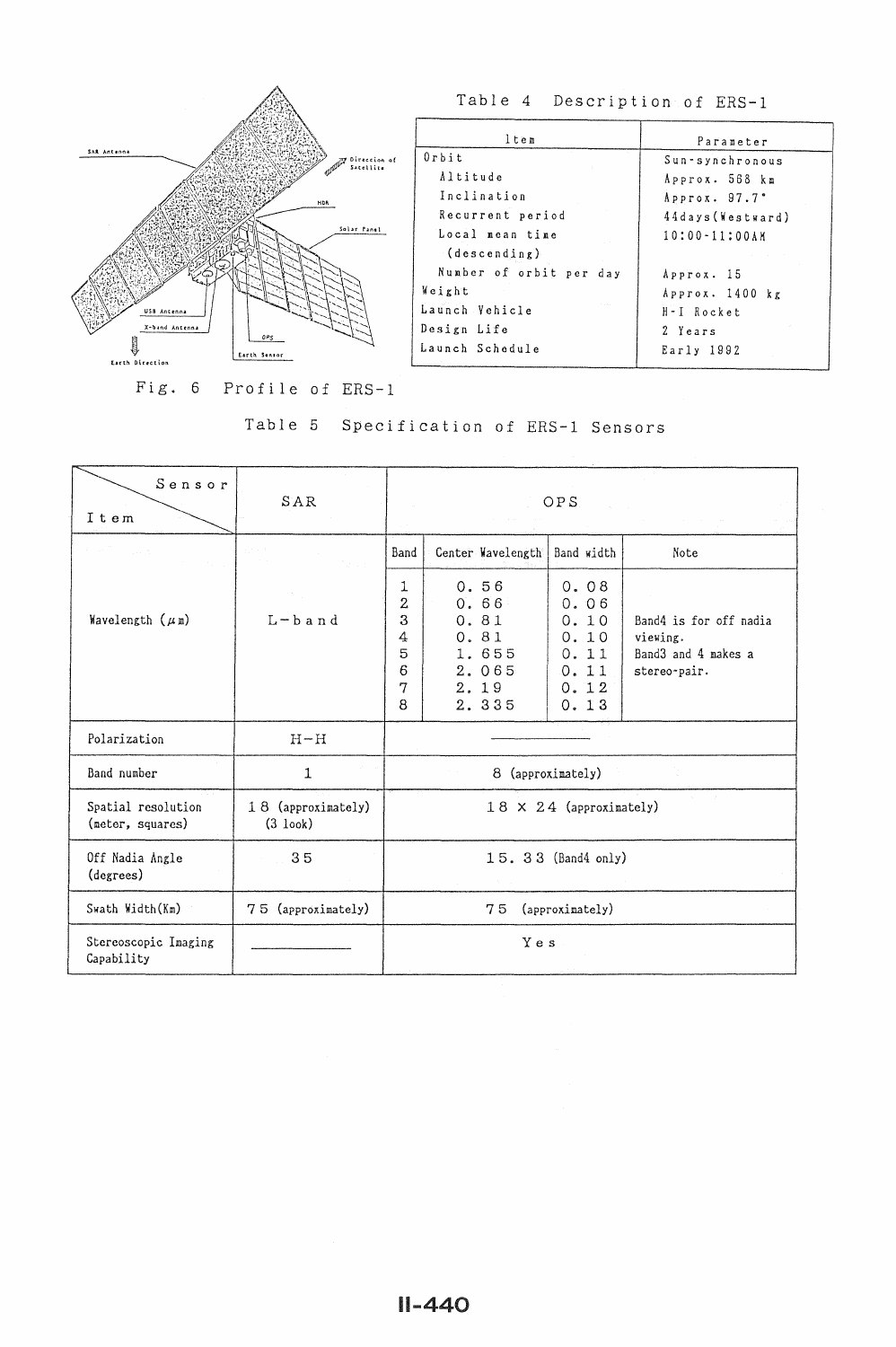Table 6 Description of ADEOS



| Item            | Parameter                          |
|-----------------|------------------------------------|
| $0$ rbit        | Sun-synchronous<br>(Approx. 800km) |
| Weight          | Approx. 3000 kg                    |
| Power           | Approx. 3.5 kw                     |
| Launch Vehicle  | H-II Rocket<br>(Dual Launch)       |
| Design Life     | 3 Years                            |
| Launch Schedule | 1993<br>FY.                        |

Fig 7 Profile of ADEOS

Table 7 Characteristics of ADEOS Sensors

|                      | OCTS (Ocean Color and Temperature Scanner)                                                                                        |  |  |  |  |
|----------------------|-----------------------------------------------------------------------------------------------------------------------------------|--|--|--|--|
| Spectral<br>Channels | Visible<br>6 Channels<br>Near-Infrared 2 Channels<br>Middle-Infrared<br>$\mathbf{1}$<br>Channel<br>Thermal-Infrared<br>3 Channels |  |  |  |  |
| F O V                | $\pm$ 40 Degree (1400 km at the altitude of 800 km)                                                                               |  |  |  |  |
| IF0V                 | $0.85$ mRAD $(0.7$ km at the altitude of 800 km)                                                                                  |  |  |  |  |
| Data Rate            | $2.1$ MBPS                                                                                                                        |  |  |  |  |
| Weight               | 180 kg                                                                                                                            |  |  |  |  |
| Power                | 240 W                                                                                                                             |  |  |  |  |
|                      | AVNIR(Advanced Visible and Near Infrared Radiometer)                                                                              |  |  |  |  |
| Spectral<br>Channels | Visible<br>3 Channels<br>Near-Infrared<br>1 Channel                                                                               |  |  |  |  |
| <b>FOV</b>           | 4.6 Degree (65 km at the altitude of 800 km)                                                                                      |  |  |  |  |
| IFOV                 | 20 $\mu$ RAD(16 m at the altitude of 800 km)                                                                                      |  |  |  |  |
| Pointing Angle       | $\pm$ 40 Degree (1500 km at the altitude of 800 km)                                                                               |  |  |  |  |
| Data Rate            | 100 MBPS                                                                                                                          |  |  |  |  |
| Weight               | 200 kg                                                                                                                            |  |  |  |  |
| Power                | 250 W                                                                                                                             |  |  |  |  |
|                      | AO Sensors (AO:Announcement of Opportunity)                                                                                       |  |  |  |  |
| Total Weight         | Approx. 200 kg                                                                                                                    |  |  |  |  |
| Total Power          | Approx. 300 W                                                                                                                     |  |  |  |  |
| Volume               | TBD                                                                                                                               |  |  |  |  |
| Thermal              | Self Dissipation                                                                                                                  |  |  |  |  |
| Data Rate            | < 100 MBPS                                                                                                                        |  |  |  |  |
| POV.                 | TBD                                                                                                                               |  |  |  |  |
| Schedule             | 1987<br>AO Release<br>Sep.<br>1987<br>End of<br>Deadline for Receipt<br>Middle of 1988<br>Selection                               |  |  |  |  |